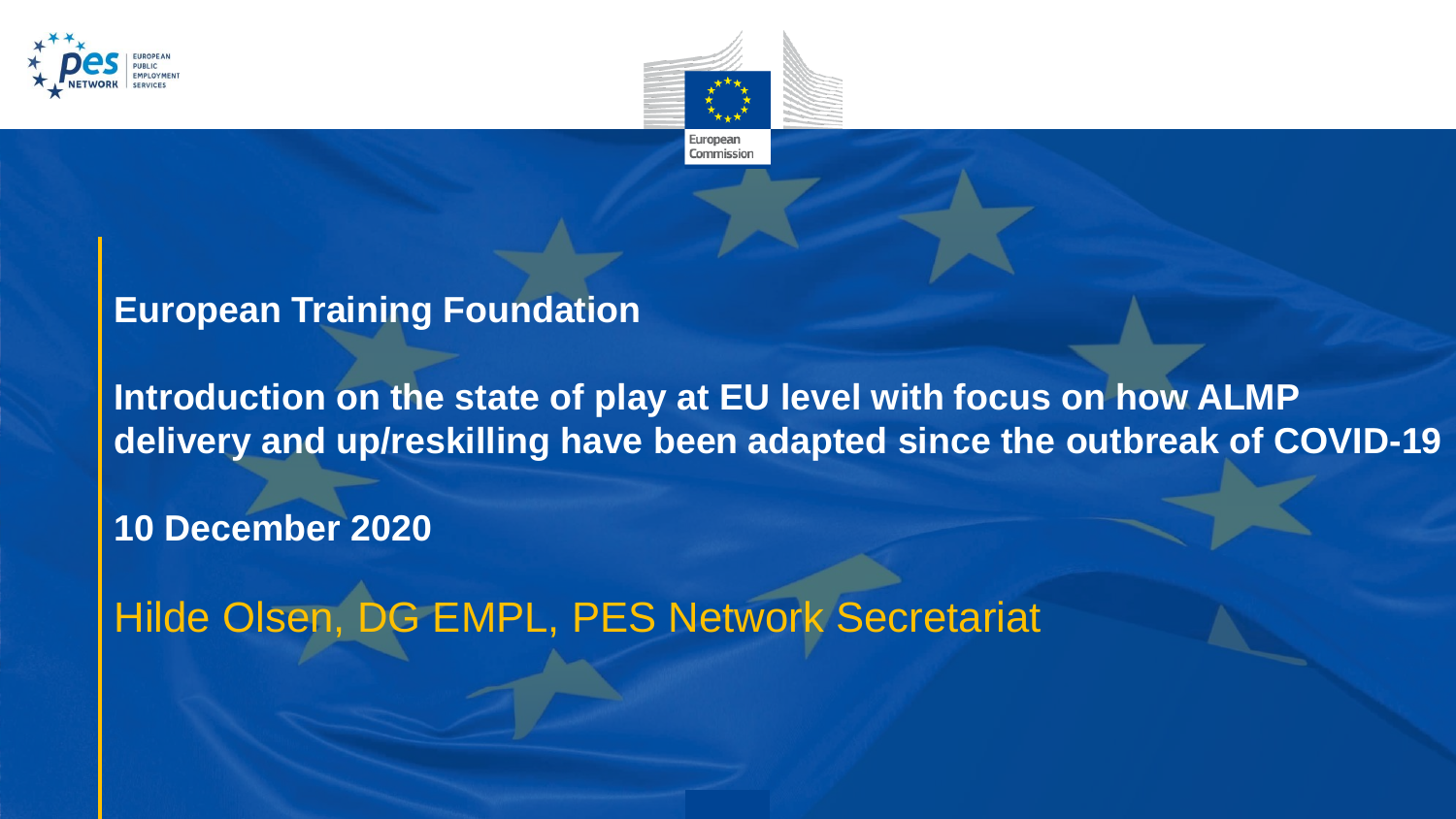## Training to prevent inactivity

- *Supporting the anticipation and development of future skills, with the aim of employment preservation (LU)*
- *Combining training and short-time work or combining training and the receipt of unemployment benefit*
	- *Low level of evidence on the take-up of training by STW beneficiaries. Some countries promote training of workers covered by short-time work schemes (DE, FR, NL, NO, IT, SI)*
- *Subsidising apprenticeship places within VET systems and training measures for low-skilled youth*
	- *New schemes to support companies to hire apprentices (DE, FR)*
	- *Training courses for low-educated young people (FR, NO, IT)*

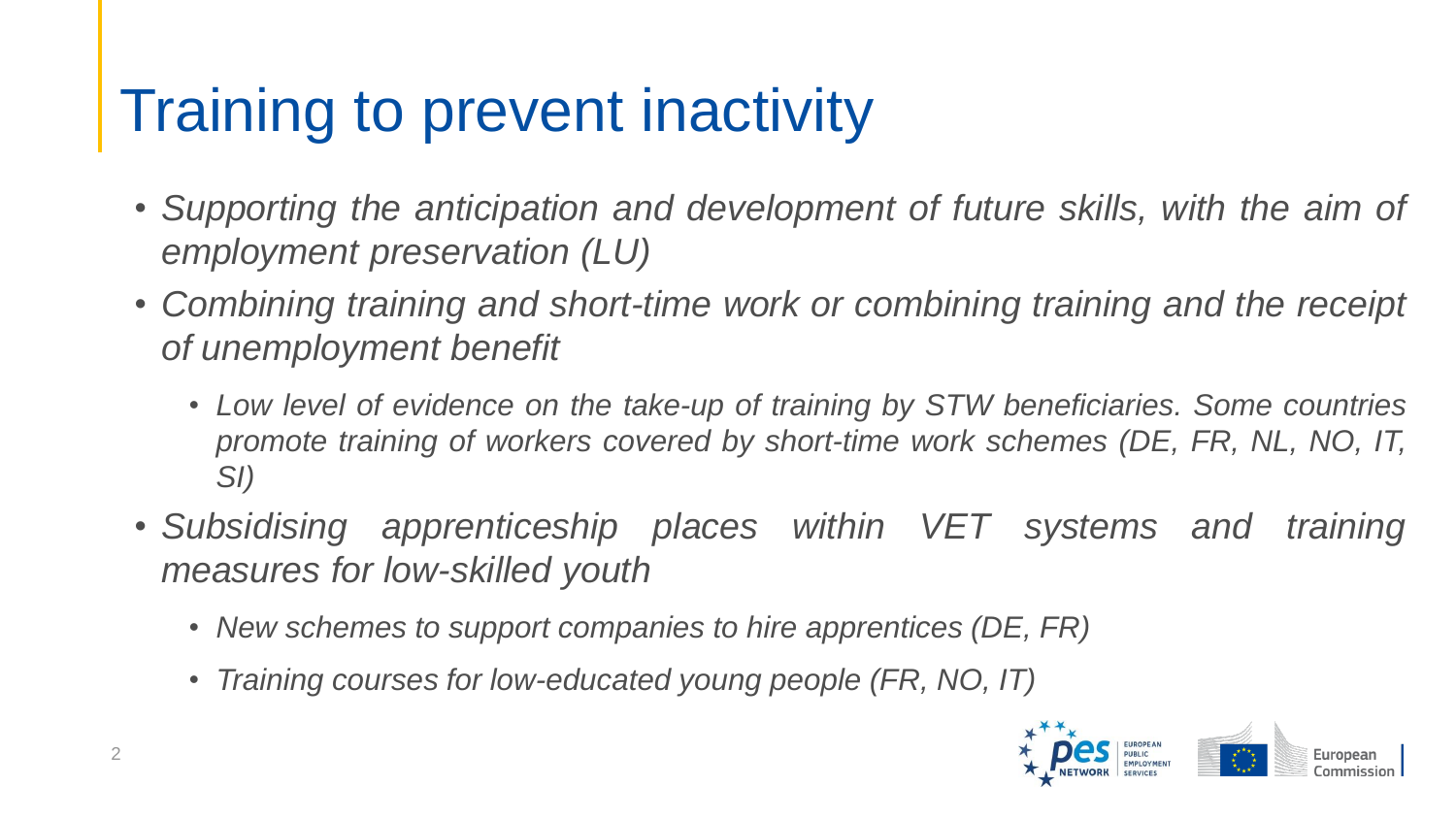## Adaptation of delivery and learning methods

- *E-learning courses, hybrid training offers and mechanisms to determine content of training*
	- *Increased range of offers (FR)*
	- *Focus on the needs of SMEs (BG)*
	- *Adaptation of contracting conditions (DE)*

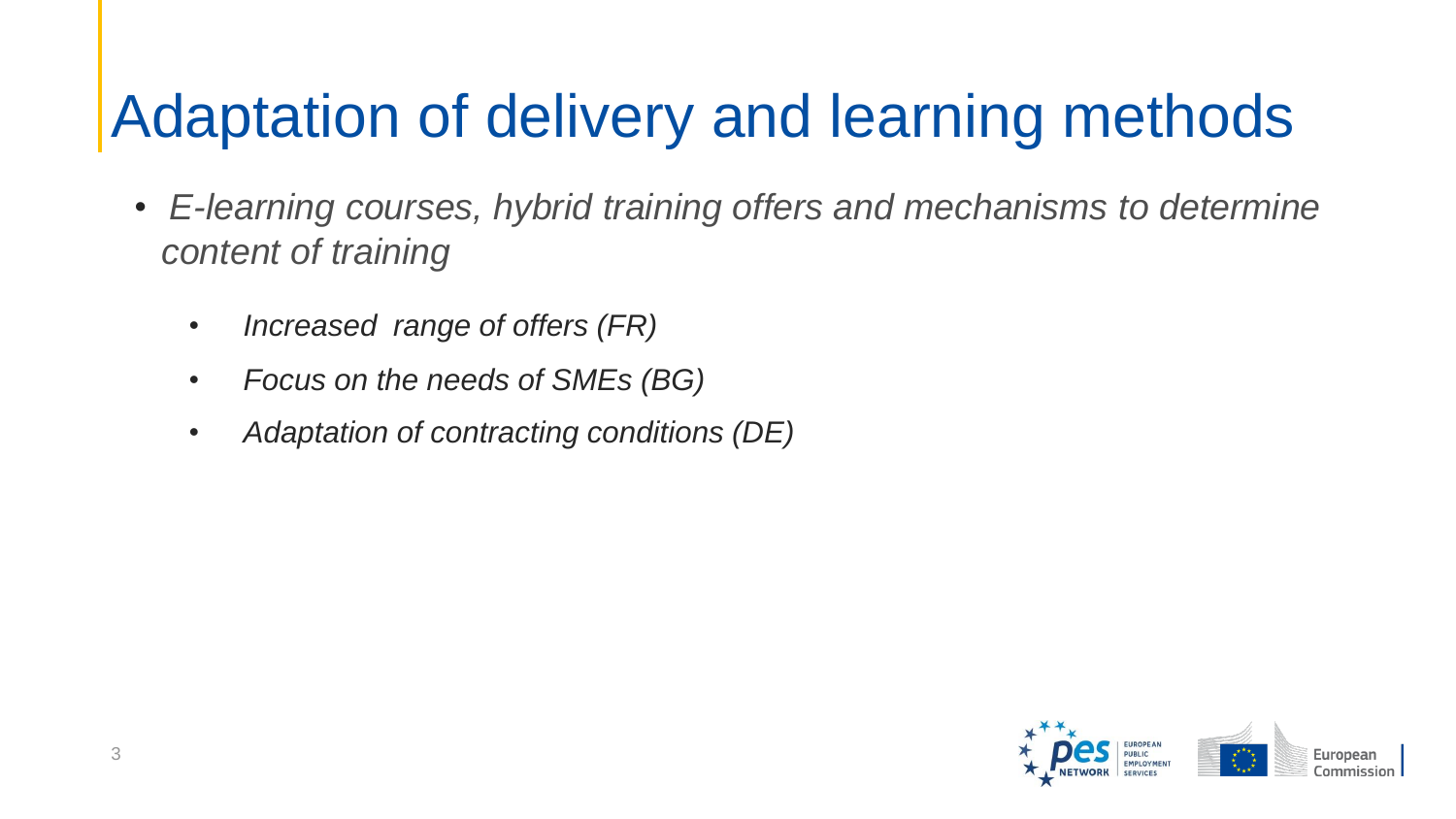#### ALMPs targeted on labour market needs

- *Training for gaining digital skills*
	- *PES have different systems of skills governance in place and thus mechanisms to determine training contents vary*
- *Training and career transitions for gaining green skills*
	- *Preparing PES staff to provide counselling and career advice to promote occupational mobility (FR, RO)*